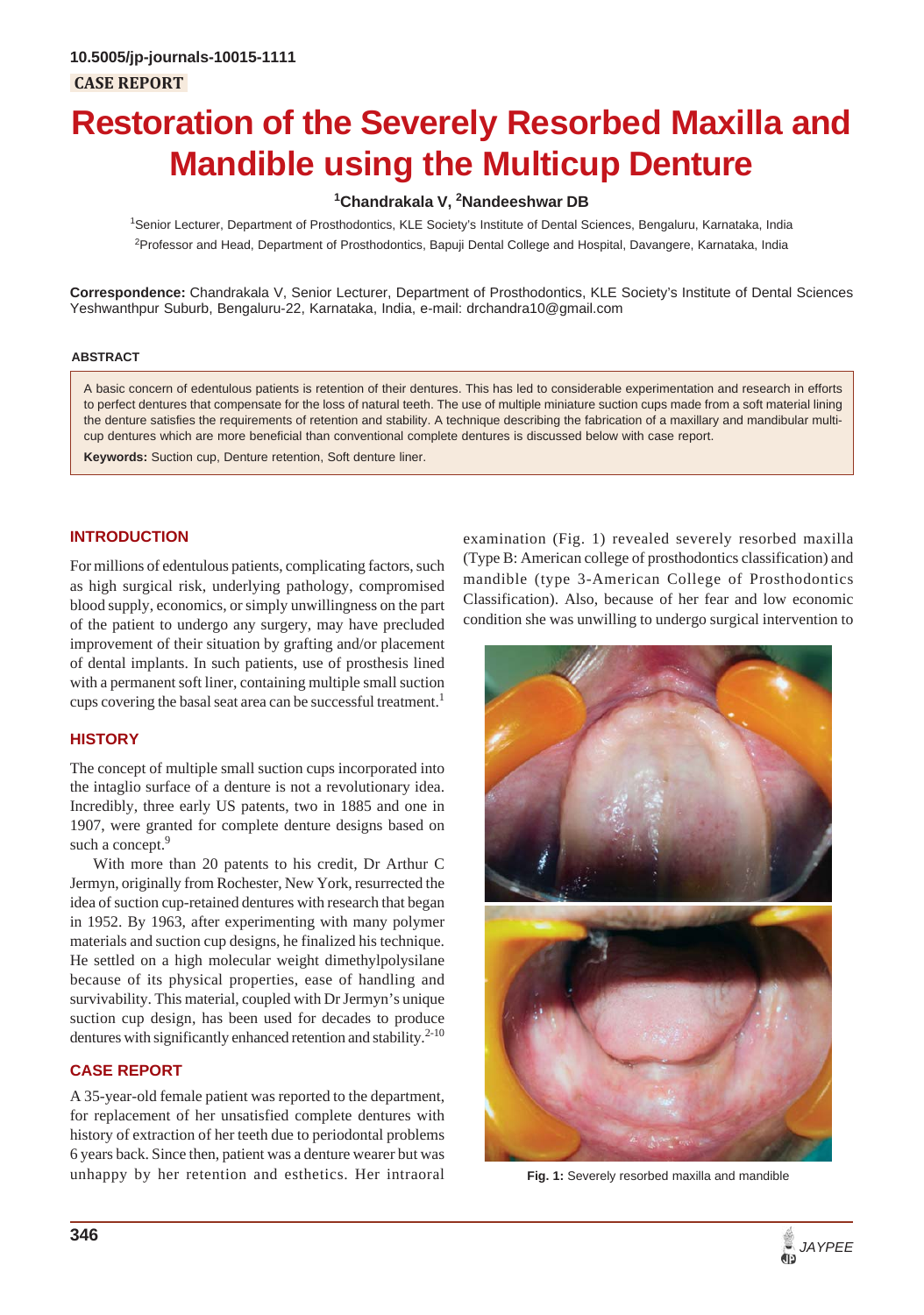facilitate prosthesis retention. So considering these facts, maxillary and mandibular multicup dentures were planned.

# **PROCEDURES**

- 1. Impressions of maxillary and mandibular edentulous arches were made using irreversible hydrocolloid impression material. Border molding, final impression and jaw relations procedures were carried out. Dentures were fabricated to the trial denture stage.
- 2. The maxillary and mandibular trial dentures were waxed up, flasked and dewaxed. The heat cure acrylic resin was packed and after curing process, the flasks were deflasked; the dentures were remounted, finished and polished.
- 3. Precise holes were prepared in the duplicated master cast using cup-shaped stainless steel bur (No. 014, Mendesco Company, Mumbai) and straight hand piece (Figs 2 and 3). The holes were 2 mm in diameter, approximately 1 mm deep, and had walls with a 12.5° taper (Fig. 4). They were spaced 1 to 1.5 mm apart, and prepared perpendicular to the palatal and ridge surfaces. They were not prepared over frenum attachments or within 2 mm of the denture borders. At least 200 holes for a maxillary cast and 150 for a mandibular cast must be drilled. The holes were drilled perpendicular to the mucosal surface so that the hole core was not broken.
- 4. The permanent soft liners (GC Dental Products Corp) were then added to processed complete dentures by creating space for the material in the base prior to making reline impressions (Fig. 5). The liner space was prepared 2 mm short of all denture borders with 90° butt joint margins and 1 to 2 mm deep. Excess material from the borders were removed (Fig. 4).



**Fig. 2:** Stainless steel bur

5. Multicup maxillary and mandibular complete dentures were inserted (Figs 6 to 9). Follow-up was done at 1 day, 1 week, 2 weeks and 1 month intervals. The basal tissues of the patient showed expected shallow imprints of the suction cups but no signs of inflammation. Denture cleanser, which is not strong and do not cause breakdown of delicate suction cups, was recommended. The patient was more satisfied, comfortable and happy with the new dentures.

# **CONCLUSION**

A simple technique for enhancing the retention and stability of dentures has been described. The multicup denture liner was used to enhance retention, stability and comfort for complete denture wearers, particularly for those with significant resorption



**Fig. 3:** Precise holes prepared on master cast



**Fig. 4:** Soft liner removed 2 mm short of the sulcus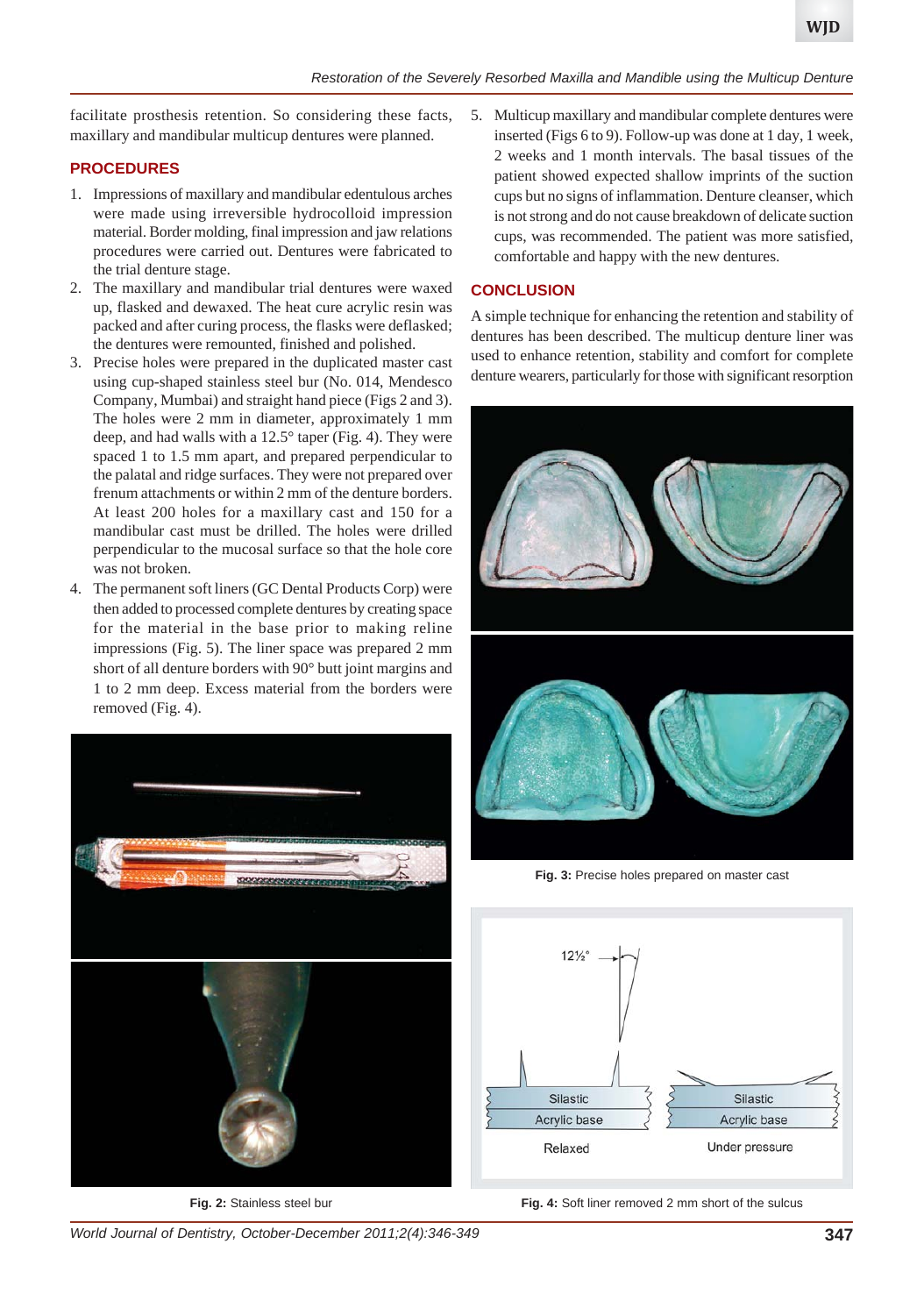# *Chandrakala V, Nandeeshwar DB*



**Fig. 5:** Holes prepared with 12.5° taper



**Fig. 6:** Multicup denture in occlusion

of their alveolar ridges. On the contrary, the exacting multicup technique requires accurate impressions. A large number of small suction cups formed from a soft permanent soft liner serve to grip the oral tissues without causing any pathosis. The tissues tend to assume the negative form of these cups, but they return to normal when the dentures are removed. The tissues appear



**Fig. 7:** Frontal view without and with complete dentures



**Fig. 8:** Lateral view without and with complete dentures



**Fig. 9:** Happy and satisfied patent

normally moist, pink, and healthy. This technique solves many of the physiologic and psychologic problems associated with denture wearing, but this is no panacea for all denture troubles. When properly done, the use of these multiple suction cups can make the difference between success and failure. The multicup denture liner offered a viable alternative to enhance denture retention when patient desired and was unwilling for other treatment modalities.

# **REFERENCES**

- 1. Engelmeier RL, Gonzalez ML, Harb M. Restoration of the severely compromised maxilla using the multi-cup denture. J Prosthodont 2008;17:41-46.
- 2. Jermyn AC. Multiple suction cup dentures. J Prosthet Dent 1967;18:316-25.